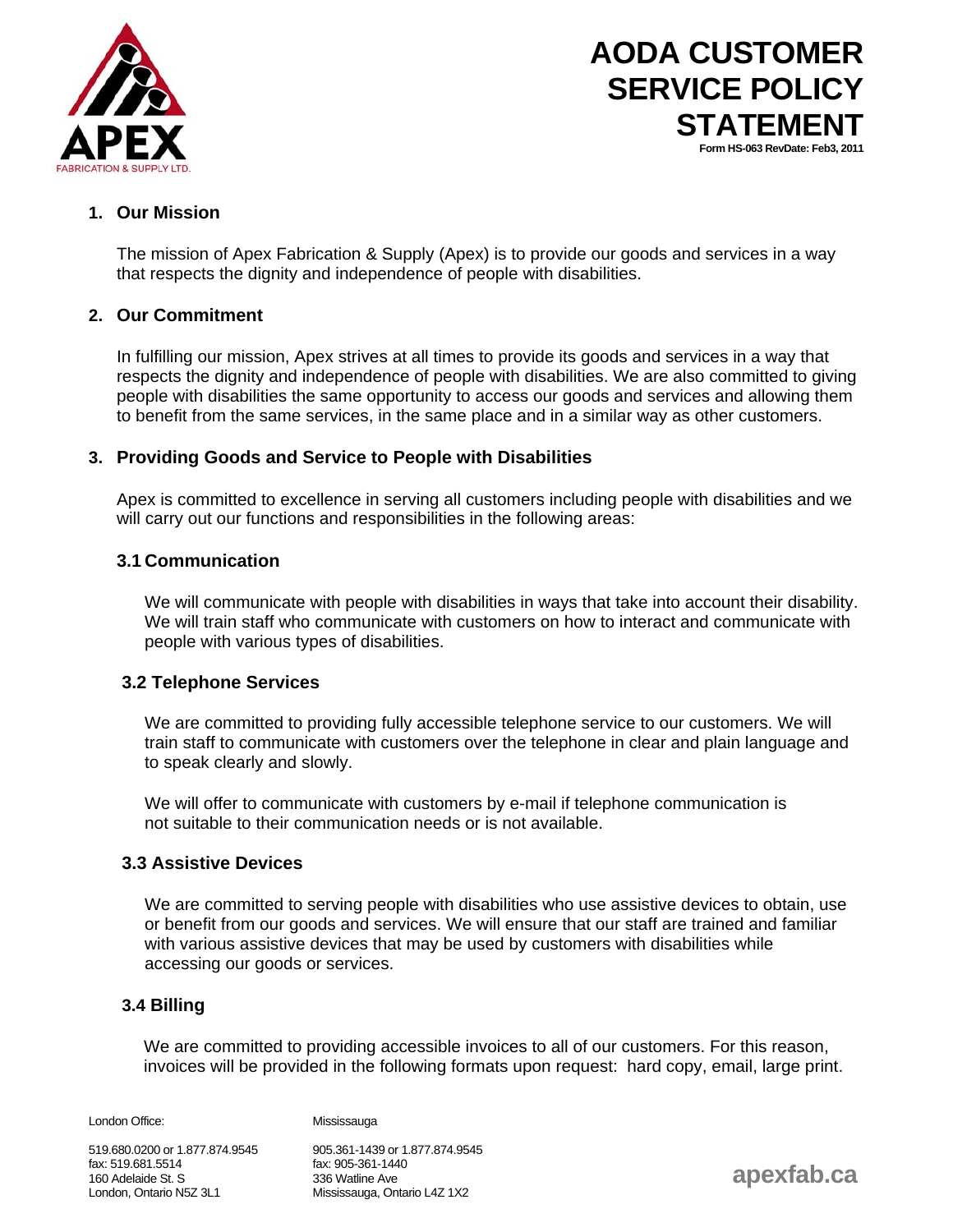

# **AODA CUSTOMER SERVICE POLICY STATEMENT Form HS-063 RevDate: Feb3, 2011**

We will answer any questions customers may have about the content of the invoice in person, by telephone or email.

## **4. Use of Service Animals and Support Persons**

We are committed to welcoming people with disabilities who are accompanied by a service animal on the parts of our premises that are open to the public and other third parties. We will also ensure that all staff, volunteers and others dealing with the public are properly trained in how to interact with people with disabilities who are accompanied by a service animal.

We are committed to welcoming people with disabilities who are accompanied by a support person. Any person with a disability who is accompanied by a support person will be allowed to enter Apex's premises with his or her support person. At no time will a person with a disability who is accompanied by a support person be prevented from having access to his or her support person while on our premises.

### **5. Notice of Temporary Disruption**

Apex will provide customers with notice in the event of a planned or unexpected disruption in the facilities or services usually used by people with disabilities. This notice will include information about the reason for the disruption, its anticipated duration, and a description of alternative facilities or services, if available.

The notice will be placed at all public entrances and service counters on our premises.

### **6. Training for Staff**

Apex will provide training to all employees, volunteers and others who deal with the public or other third parties on their behalf, and all those who are involved in the development and approvals of customer service policies, practices and procedures. Individuals in the following positions will be trained:

Order Desk, Administrative Personal, Senior Management,

This training will be provided at time of new employee orientation and on an as needed basis. Training will include the following:

- The purposes of the Accessibility for Ontarians with Disabilities Act, 2005 and the requirements of the customer service standard.
- How to interact and communicate with people with various types of disabilities
- How to interact with people with disabilities who use an assistive device or require the assistance of a service animal or a support person
- What to do if a person with a disability is having difficulty in accessing Apex's Goods and **Services**
- Apex's policies, practices and procedures relating to the customer service standard.

London Office: Mississauga

519.680.0200 or 1.877.874.9545 905.361-1439 or 1.877.874.9545